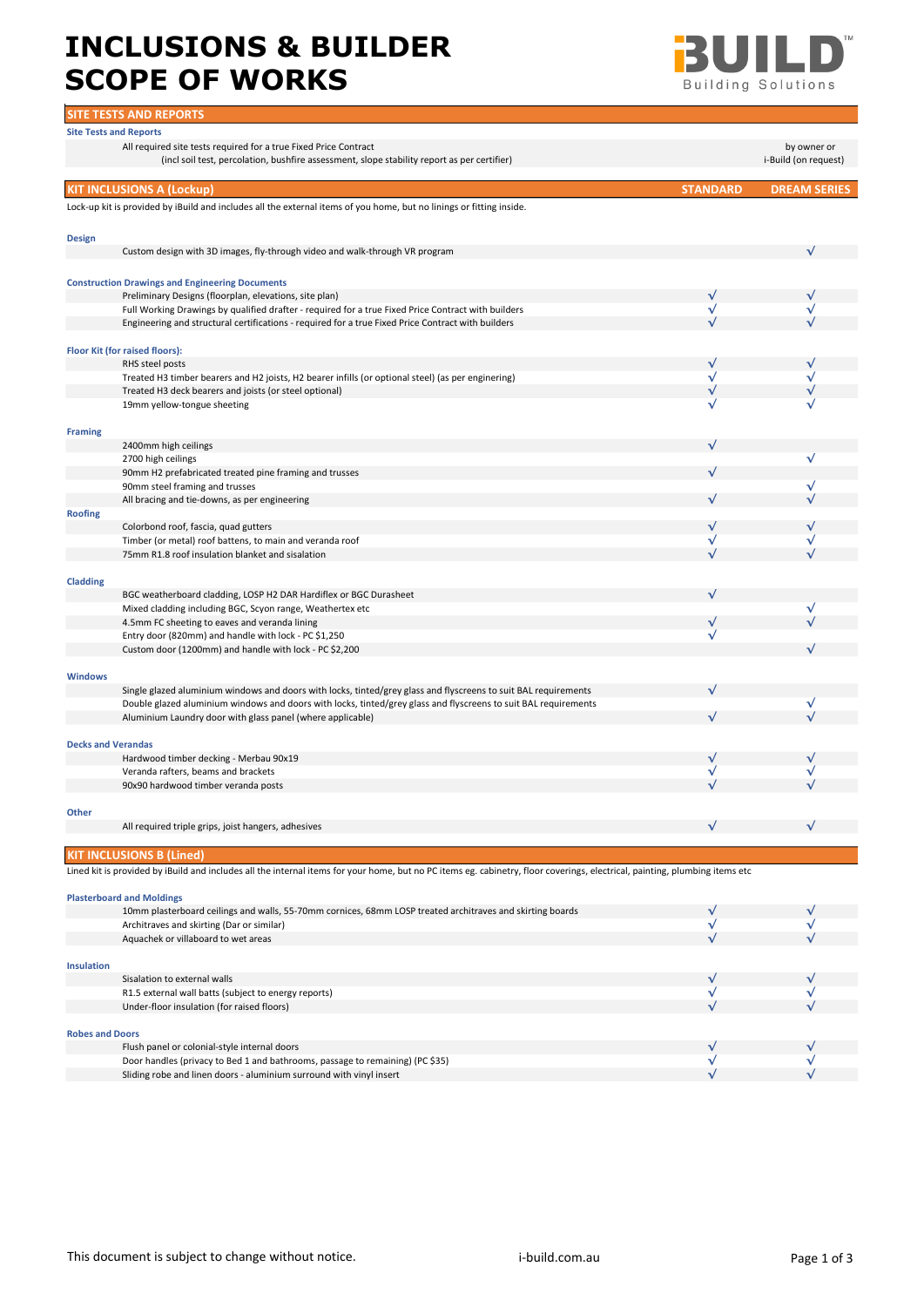|                            | <b>KIT INCLUSIONS C (Final Kit - PC Items)</b>                                                                                                                   |              |              |
|----------------------------|------------------------------------------------------------------------------------------------------------------------------------------------------------------|--------------|--------------|
|                            | Final kit is provided by iBuild and includes all the internal items for your home, but no PC items eg. floor coverings, electrical, painting, plumbing items etc |              |              |
|                            |                                                                                                                                                                  |              |              |
| <b>PC Items Allowances</b> |                                                                                                                                                                  |              |              |
|                            | Pre-fabricated kitchen allowance based on gloss or satin or matt laminate cupboards and laminate benchtops                                                       | √            |              |
|                            | Custom kitchen allowance based on gloss or satin or matt laminate cupboards and stone benchtops                                                                  |              | √            |
|                            | Electric/gas 600mm cooktop + electric oven + concealed or st/steel canopy rangehood                                                                              |              |              |
|                            | Dual fuel 900mm freestandaing oven + concealed or st/steel canopy rangehood                                                                                      |              | √            |
|                            | Standard bathroom plumbing items, incuding:                                                                                                                      |              |              |
|                            | Vanities                                                                                                                                                         | \$300        |              |
|                            | Shower screens and tray, grate, niche, shower head and mixer                                                                                                     | \$800        |              |
|                            | Bath and spout/mixer, basin mixer, toilet roll holder, towel rail etc                                                                                            | \$1,200      |              |
|                            | Laundry tub and tap                                                                                                                                              | \$385        |              |
|                            | Luxury bathroom plumbing items, incuding:                                                                                                                        |              |              |
|                            | Vanities                                                                                                                                                         |              | \$800        |
|                            | Shower screens and tray, grate, niche, shower head and mixer                                                                                                     |              | \$1,500      |
|                            | Bath and spout/mixer, basin mixer, toilet roll holder, towel rail etc                                                                                            |              | \$2,000      |
|                            | Laundry tub and tap                                                                                                                                              |              | \$385        |
|                            | Gas or electric hot water system                                                                                                                                 | $\checkmark$ | $\checkmark$ |
|                            | Lighting and Fans                                                                                                                                                | √            | √            |
|                            | Downlights (@ \$30 each)                                                                                                                                         | √            | $\checkmark$ |
|                            | Oyster Light (@ \$60 each)                                                                                                                                       | $\checkmark$ | ٧            |
|                            | Pencil/Spotlights (@ \$165 each)                                                                                                                                 | √            |              |
|                            | Exhaust fan/heater (@ 135 each)                                                                                                                                  | √            |              |
|                            | Ceiling fans (@ \$90 each)                                                                                                                                       |              |              |
|                            |                                                                                                                                                                  |              |              |
| <b>Tiles</b>               |                                                                                                                                                                  |              |              |
|                            | Standard tiling to wet areas (@ \$25/sqm + labour).                                                                                                              | $\sqrt{}$    |              |
|                            | Luxury tiling to wet areas (@ \$35/sqm + labour).                                                                                                                |              | √            |
|                            |                                                                                                                                                                  |              |              |
| <b>Floor Coverings</b>     |                                                                                                                                                                  |              |              |
|                            | * Hybrid vinyl flooring (@ \$75/sqm) and/or carpet to bedrooms (\$35/sqm)                                                                                        | $\sqrt{ }$   |              |
|                            | * Engineered timber flooring (PC \$100/sqm)                                                                                                                      |              | √            |
|                            |                                                                                                                                                                  |              |              |
| Misc                       |                                                                                                                                                                  |              |              |
|                            | 2x 5000g water tanks                                                                                                                                             | <b>TBA</b>   | <b>TBA</b>   |
|                            | Treatment system                                                                                                                                                 | <b>TBA</b>   | <b>TBA</b>   |
|                            | Air-Conditioning                                                                                                                                                 | <b>TBA</b>   | <b>TBA</b>   |